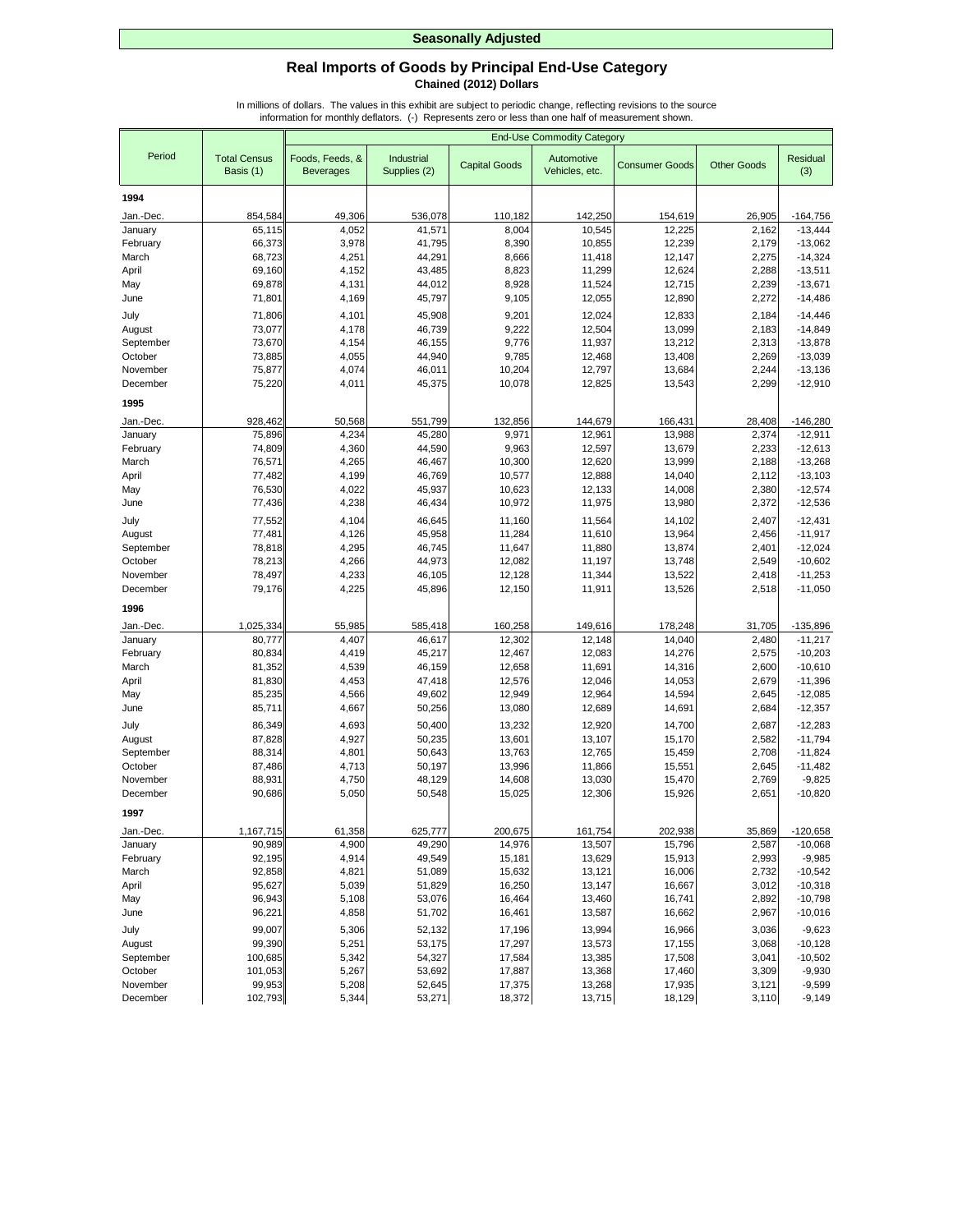## **Real Imports of Goods by Principal End-Use Category Chained (2012) Dollars**

|                      |                                  |                                     |                            |                      | <b>End-Use Commodity Category</b> |                       |                    |                        |
|----------------------|----------------------------------|-------------------------------------|----------------------------|----------------------|-----------------------------------|-----------------------|--------------------|------------------------|
| Period               | <b>Total Census</b><br>Basis (1) | Foods, Feeds, &<br><b>Beverages</b> | Industrial<br>Supplies (2) | <b>Capital Goods</b> | Automotive<br>Vehicles, etc.      | <b>Consumer Goods</b> | <b>Other Goods</b> | <b>Residual</b><br>(3) |
| 1998                 |                                  |                                     |                            |                      |                                   |                       |                    |                        |
| Jan.-Dec.            | 1,305,301                        | 66,022                              | 685,912                    | 230,178              | 171,861                           | 230,061               | 44,206             | $-122,938$             |
| January              | 103,532                          | 5,224                               | 54.990                     | 18,122               | 13,591                            | 18,427                | 3,342              | $-10, 165$             |
| February             | 104,134                          | 5,626                               | 55,118                     | 18,571               | 13,728                            | 17,955                | 3,252              | $-10, 116$             |
| March                | 108,037                          | 5,519                               | 56,157                     | 19,272               | 14,313                            | 19,165                | 3,291              | $-9,680$               |
| April                | 108,355                          | 5,365                               | 58,289                     | 18,861               | 14,183                            | 19,213                | 3,591              | $-11,147$              |
| May                  | 108,819                          | 5,462                               | 57,826                     | 19,412               | 14,341                            | 19,096                | 3,251              | $-10,570$              |
| June                 | 107,275                          | 5,593                               | 57,682                     | 18,907               | 13,559                            | 19,227                | 3,281              | $-10,974$              |
| July                 | 107,518                          | 5,485                               | 57,706                     | 19,169               | 12,542                            | 19,527                | 3,933              | $-10,844$              |
| August               | 109,694                          | 5,577                               | 58,755                     | 19,079               | 14,082                            | 19,431                | 3,953              | $-11,183$              |
| September            | 110,278                          | 5,488                               | 57,207                     | 19,396               | 14,751                            | 19,387                | 3,947              | $-9,898$               |
| October              | 112,506                          | 5,482                               | 57,754                     | 19,865               | 15,310                            | 19,693                | 4,042              | $-9,642$               |
| November             | 112,928                          | 5,555                               | 57,760                     | 19,953               | 15,526                            | 19,582                | 4,120              | $-9,568$               |
| December             | 112,225                          | 5,645                               | 56,668                     | 19,569               | 15,935                            | 19,357                | 4,202              | $-9,151$               |
| 1999                 |                                  |                                     |                            |                      |                                   |                       |                    |                        |
| Jan.-Dec.            | 1,462,439                        | 72,100                              | 696,853                    | 264,018              | 205,263                           | 258,326               | 53,941             | $-88,062$              |
| January              | 113,484                          | 5,703                               | 56,227                     | 19,933               | 15,867                            | 20.011                | 4,166              | $-8,423$               |
| February             | 116,616                          | 5,916                               | 55.839                     | 20,520               | 16,537                            | 20,932                | 4,161              | $-7,289$               |
| March                | 116,176                          | 5,746                               | 57,158                     | 20,386               | 16,577                            | 20,171                | 4,499              | $-8,362$               |
| April                | 117,013                          | 5,893                               | 57,867                     | 20,802               | 15,875                            | 20,724                | 4,379              | $-8,526$               |
| May                  | 119,404                          | 5,979                               | 58,369                     | 21,508               | 16,818                            | 20,546                | 4,382              | $-8,199$               |
| June                 | 123,552                          | 6,142                               | 59,034                     | 22,484               | 17,541                            | 21,384                | 4,474              | $-7,507$               |
| July                 | 124,718                          | 6,037                               | 58,318                     | 22,943               | 17,569                            | 22,028                | 4,428              | $-6,605$               |
| August               | 124,698                          | 6,074                               | 59,992                     | 22,425               | 17,340                            | 21,997                | 4,703              | $-7,833$               |
| September            | 124,649                          | 6,129                               | 59,052                     | 22,554               | 17,664                            | 21,888                | 4,611              | $-7,250$               |
| October              | 126,072                          | 6,102                               | 58,517                     | 23,144               | 17,291                            | 22,662                | 4,816              | $-6,460$               |
| November<br>December | 127,107<br>128,950               | 6,186<br>6,194                      | 58,735<br>57,746           | 23,392<br>23,926     | 17,639<br>18,545                  | 22,849<br>23,133      | 4,641<br>4,680     | $-6,335$<br>$-5,275$   |
|                      |                                  |                                     |                            |                      |                                   |                       |                    |                        |
| 2000                 |                                  |                                     |                            |                      |                                   |                       |                    |                        |
| Jan.-Dec.            | 1,656,419                        | 76,776                              | 740,309                    | 316,804              | 223,153                           | 303,861               | 59,659             | $-64,145$              |
| January<br>February  | 130,020<br>131,462               | 6,028<br>6,082                      | 58,853<br>60,972           | 23,698<br>24,009     | 19,121<br>18,390                  | 23,271<br>23,634      | 4,787<br>5,001     | $-5,738$<br>$-6,625$   |
| March                | 135,157                          | 6,415                               | 62,129                     | 24,805               | 18,840                            | 24,618                | 4,828              | $-6,478$               |
| April                | 136,123                          | 6,291                               | 60,765                     | 25,810               | 18,739                            | 24,963                | 4,799              | $-5,243$               |
| May                  | 136,794                          | 6,375                               | 62,617                     | 26,075               | 18,142                            | 25,053                | 4,638              | $-6,106$               |
| June                 | 139,985                          | 6,437                               | 63,282                     | 26,825               | 18,760                            | 25,377                | 5,097              | $-5,792$               |
| July                 | 139,812                          | 6,540                               | 62,725                     | 26,797               | 18,811                            | 25,488                | 5,000              | $-5,549$               |
| August               | 140,536                          | 6,559                               | 61,837                     | 27,408               | 18,601                            | 25,714                | 5,238              | $-4,821$               |
| September            | 143,355                          | 6,528                               | 62,742                     | 28,538               | 18,730                            | 26,163                | 5,194              | $-4,540$               |
| October              | 143,140                          | 6,475                               | 62,521                     | 27,925               | 18,949                            | 26,788                | 5,024              | $-4,542$               |
| November             | 140,279                          | 6,725                               | 59,942                     | 27,274               | 18,439                            | 26,659                | 5,145              | $-3,904$               |
| December             | 139,754                          | 6,321                               | 61,925                     | 27,639               | 17,631                            | 26,135                | 4,908              | $-4,806$               |
| 2001                 |                                  |                                     |                            |                      |                                   |                       |                    |                        |
| Jan.-Dec.            | 1,601,496                        | 79,754                              | 736,670                    | 279,633              | 216,300                           | 308,865               | 60,229             | $-79,955$              |
| January              | 142,668                          | 6,500                               | 67,011                     | 26,580               | 18,194                            | 26,647                | 5,015              | $-7,278$               |
| February             | 136,518                          | 6,414                               | 62,880                     | 25,739               | 17,760                            | 25,083                | 4,973              | $-6,332$               |
| March                | 140,452                          | 6,206                               | 65,043                     | 26,081               | 17,847                            | 27,148                | 4,697              | $-6,571$               |
| April                | 136,166                          | 6,365                               | 62,524                     | 24,113               | 18,161                            | 26,352                | 5,142              | $-6,492$               |
| May                  | 131,733                          | 6,434                               | 59,717                     | 22,986               | 17,926                            | 25,530                | 5,171              | $-6,031$               |
| June                 | 132,327                          | 6,786                               | 59,383                     | 22,945               | 18,215                            | 25,843                | 4,991              | $-5,836$               |
| July                 | 132,241                          | 6,969                               | 59,874                     | 22,463               | 18,269                            | 25,908                | 5,061              | $-6,302$               |
| August               | 130,989                          | 6,867                               | 59,354                     | 22,234               | 18,574                            | 25,294                | 4,939              | $-6,274$               |
| September            | 128,386                          | 6,980                               | 57,841                     | 21,428               | 17,868                            | 25,484                | 4,868              | $-6,083$               |
| October              | 131,437                          | 6,941                               | 60,581                     | 21,886               | 17,880                            | 26,044                | 5,099              | $-6,994$               |
| November             | 131,154                          | 6,767                               | 61,769                     | 21,712               | 18,104                            | 25,451                | 5,149              | $-7,798$               |
| December             | 127,424                          | 6,525                               | 60,693                     | 21,466               | 17,502                            | 24,080                | 5,122              | $-7,964$               |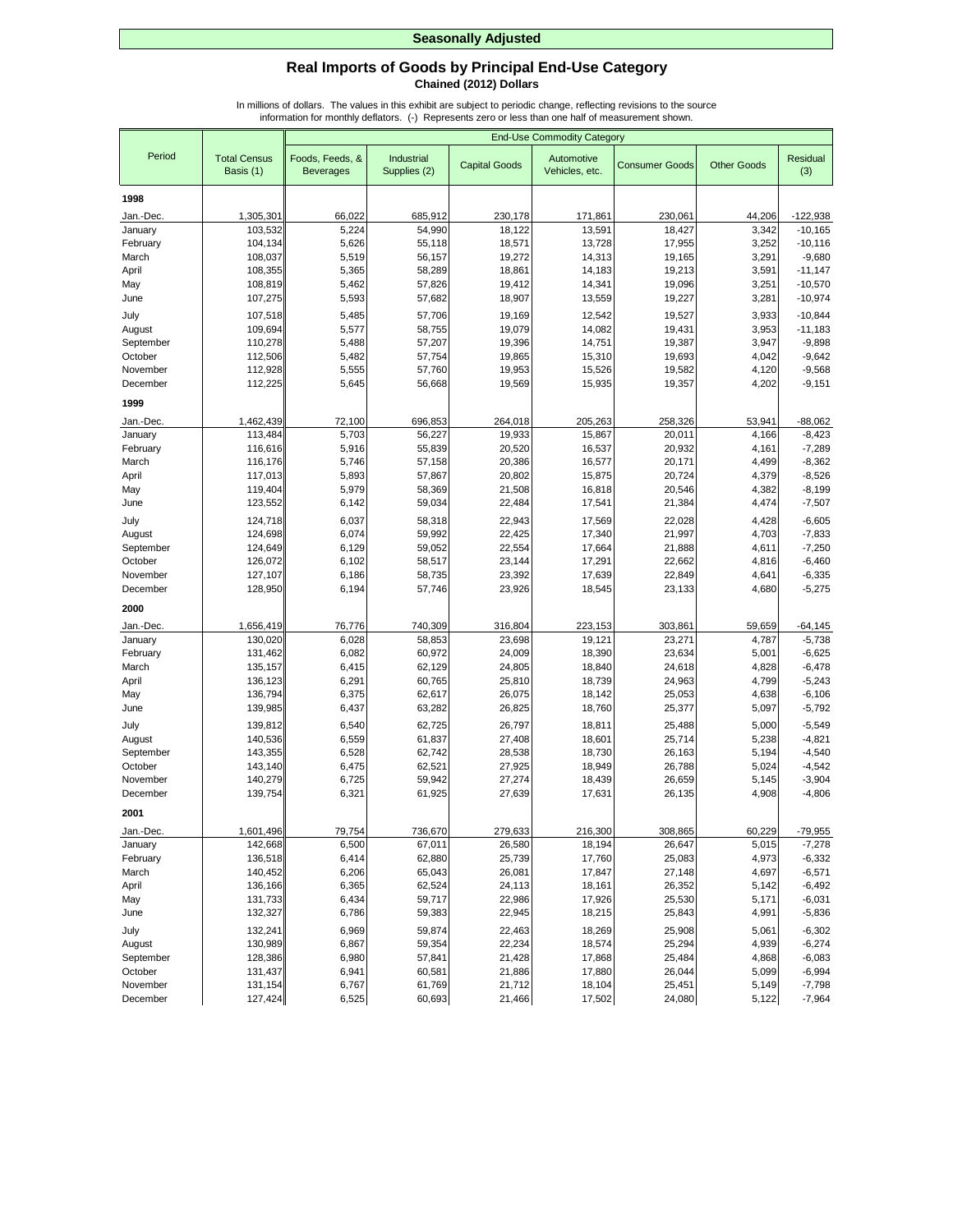## **Real Imports of Goods by Principal End-Use Category Chained (2012) Dollars**

|                      |                                  |                                     |                            |                      | <b>End-Use Commodity Category</b> |                       |                    |                      |
|----------------------|----------------------------------|-------------------------------------|----------------------------|----------------------|-----------------------------------|-----------------------|--------------------|----------------------|
| Period               | <b>Total Census</b><br>Basis (1) | Foods, Feeds, &<br><b>Beverages</b> | Industrial<br>Supplies (2) | <b>Capital Goods</b> | Automotive<br>Vehicles, etc.      | <b>Consumer Goods</b> | <b>Other Goods</b> | Residual<br>(3)      |
| 2002                 |                                  |                                     |                            |                      |                                   |                       |                    |                      |
| Jan.-Dec.            | 1,631,297                        | 85,019                              | 737,935                    | 258,511              | 231,542                           | 337,431               | 60,919             | $-80,059$            |
| January              | 130,757                          | 6,675                               | 60,522                     | 21,942               | 17,921                            | 25,599                | 5,101              | $-7,004$             |
| February             | 131,644                          | 6,992                               | 60,227                     | 20,841               | 18,706                            | 26,846                | 4,984              | $-6,952$             |
| March                | 130,161                          | 6,858                               | 58,021                     | 21,125               | 18,479                            | 26,138                | 5,360              | $-5,821$             |
| April                | 134,402                          | 6,915                               | 61,984                     | 21,388               | 19,272                            | 27,132                | 4,967              | $-7,256$             |
| May                  | 134,665                          | 6,962                               | 60,837                     | 21,388               | 19,129                            | 27,811                | 5,074              | $-6,536$             |
| June                 | 137,059                          | 7,137                               | 60,257                     | 21,643               | 19,462                            | 28,886                | 5,403              | $-5,729$             |
| July                 | 136,070                          | 7,238                               | 60,679                     | 21,621               | 19,154                            | 28,551                | 5,010              | $-6,183$             |
| August               | 139,047                          | 7,288                               | 62,179                     | 21,536               | 20,107                            | 29,461                | 4,976              | $-6,500$             |
| September            | 138,065                          | 7,096                               | 61,208                     | 21,644               | 20,033                            | 29,039                | 5,102              | $-6,058$             |
| October              | 134,321                          | 6,917                               | 62,890                     | 20,539               | 19,364                            | 27,600                | 4,955              | $-7,943$             |
| November             | 142,019                          | 7,417                               | 64,167                     | 22,370               | 19,928                            | 30,124                | 4,914              | $-6,901$             |
| December             | 143,087                          | 7,523                               | 64,965                     | 22,472               | 19,988                            | 30,243                | 5,072              | $-7,177$             |
| 2003                 |                                  |                                     |                            |                      |                                   |                       |                    |                      |
| Jan.-Dec.            | 1,718,517                        | 92,874                              | 767,451                    | 274,389              | 237,523                           | 366,473               | 58,041             | $-78,234$            |
| January              | 139,376                          | 7,524                               | 62,195                     | 22,370               | 19,392                            | 29,373                | 4,870              | $-6,348$             |
| February             | 136,568                          | 7,291                               | 59,635                     | 21,606               | 19,153                            | 29.668                | 4,776              | $-5,563$             |
| March                | 140,510                          | 7,623                               | 62,360                     | 21,819               | 19,659                            | 30,570                | 4,827              | $-6,349$             |
| April                | 141,667                          | 7,701                               | 64,421                     | 22,383               | 19,466                            | 30,048                | 4,784              | $-7,136$             |
| May                  | 142,447                          | 7,721                               | 64,310                     | 22,484               | 19,906                            | 30,225                | 4,708              | $-6,907$             |
| June                 | 142,375                          | 7,474                               | 63,992                     | 22,526               | 20,493                            | 29,653                | 4,923              | $-6,687$             |
| July                 | 144,479                          | 7,697                               | 66,677                     | 22,567               | 20,122                            | 30,325                | 4,924              | $-7,833$             |
| August               | 140,199                          | 7,681                               | 64,547                     | 22,289               | 18,016                            | 30,494                | 4,627              | $-7,455$             |
| September            | 145,340                          | 8,058                               | 65,391                     | 23,411               | 19,827                            | 30,760                | 4,780              | $-6,886$             |
| October<br>November  | 147,593                          | 8,001                               | 65,141                     | 23,858               | 20,251                            | 31,662                | 4,895              | $-6,216$             |
| December             | 147,515<br>150,450               | 8,104<br>7,999                      | 63,206<br>65,576           | 24,068<br>25,007     | 20,514<br>20,723                  | 31,835<br>31,858      | 4,952<br>4,976     | $-5,164$<br>$-5,690$ |
|                      |                                  |                                     |                            |                      |                                   |                       |                    |                      |
| 2004                 |                                  |                                     |                            |                      |                                   |                       |                    |                      |
| Jan.-Dec.            | 1,921,275                        | 98,592                              | 862,163                    | 323,527              | 254,003                           | 406,443               | 59,419             | $-82,872$            |
| January              | 149,056                          | 7,961                               | 66,103                     | 25,090               | 19,897                            | 31,405                | 4,765              | $-6,164$             |
| February             | 152,270                          | 8,097                               | 69,351                     | 24,915               | 20,743                            | 31,567                | 4,972              | $-7,376$             |
| March                | 157,766                          | 8,248                               | 70,323                     | 25,804               | 21,292                            | 33,883                | 5,009<br>5,051     | $-6,793$<br>$-5,501$ |
| April<br>May         | 157,208<br>158,801               | 8,138<br>8,442                      | 67,751<br>69,676           | 26,159<br>26,379     | 21,372<br>21,522                  | 34,238<br>34,014      | 5,008              | $-6,240$             |
| June                 | 163,549                          | 8,414                               | 74,744                     | 27,546               | 21,143                            | 34,378                | 5,023              | $-7,699$             |
|                      |                                  |                                     |                            |                      |                                   |                       |                    |                      |
| July<br>August       | 162,039<br>161,665               | 8,287<br>8,259                      | 72,929<br>74,359           | 27,420<br>27,203     | 21,502<br>20,708                  | 34,023<br>33,886      | 4,929<br>5,068     | $-7,050$<br>$-7,819$ |
| September            | 160,576                          | 7,916                               | 70,340                     | 28,000               | 21,710                            | 33,662                | 4,858              | $-5,910$             |
| October              | 165,082                          | 8,105                               | 74,586                     | 28,471               | 21,700                            | 34,438                | 4,897              | $-7,115$             |
| November             | 167,167                          | 8,368                               | 76,964                     | 28,137               | 21,244                            | 35,584                | 4,827              | $-7,958$             |
| December             | 166,097                          | 8,357                               | 75,039                     | 28,403               | 21,169                            | 35,366                | 5,012              | $-7,248$             |
| 2005                 |                                  |                                     |                            |                      |                                   |                       |                    |                      |
| Jan.-Dec.            | 2,058,356                        | 102,244                             | 906,532                    | 360,642              | 263,894                           | 439,583               | 63,739             | $-78,279$            |
| January              | 169,025                          | 8,473                               | 76,096                     | 28,920               | 21,622                            | 36,022                | 5,141              | $-7,250$             |
| February             | 171,417                          | 8,286                               | 77,395                     | 28,430               | 21,589                            | 38,111                | 5,080              | $-7,475$             |
| March                | 163,808                          | 8,021                               | 73,441                     | 28,230               | 20,750                            | 35,030                | 5,156              | $-6,821$             |
| April                | 169,953                          | 8,272                               | 74,747                     | 29,958               | 21,192                            | 36,561                | 5,610              | $-6,387$             |
| May                  | 169,834                          | 8,349                               | 73,966                     | 29,505               | 21,936                            | 36,813                | 5,442              | $-6,177$             |
| June                 | 171,593                          | 8,562                               | 74,889                     | 30,471               | 21,500                            | 36,979                | 5,419              | $-6,227$             |
| July                 | 170,493                          | 8,424                               | 74,708                     | 30,164               | 21,772                            | 36,380                | 5,351              | $-6,305$             |
| August               | 170,032                          | 8,611                               | 73,835                     | 30,068               | 22,189                            | 36,190                | 5,239              | $-6,100$             |
| September            | 171,006                          | 8,940                               | 72,595                     | 30,801               | 22,143                            | 36,676                | 5,450              | $-5,599$             |
| October              | 176,217                          | 8,651                               | 77,905<br>78,154           | 31,001               | 22,959                            | 36,997                | 5,327              | $-6,623$             |
| November<br>December | 175,756<br>179,222               | 8,825<br>8,829                      | 78,802                     | 31,072<br>32,022     | 22,766<br>23,475                  | 36,351<br>37,474      | 5,370<br>5,153     | $-6,781$<br>$-6,533$ |
|                      |                                  |                                     |                            |                      |                                   |                       |                    |                      |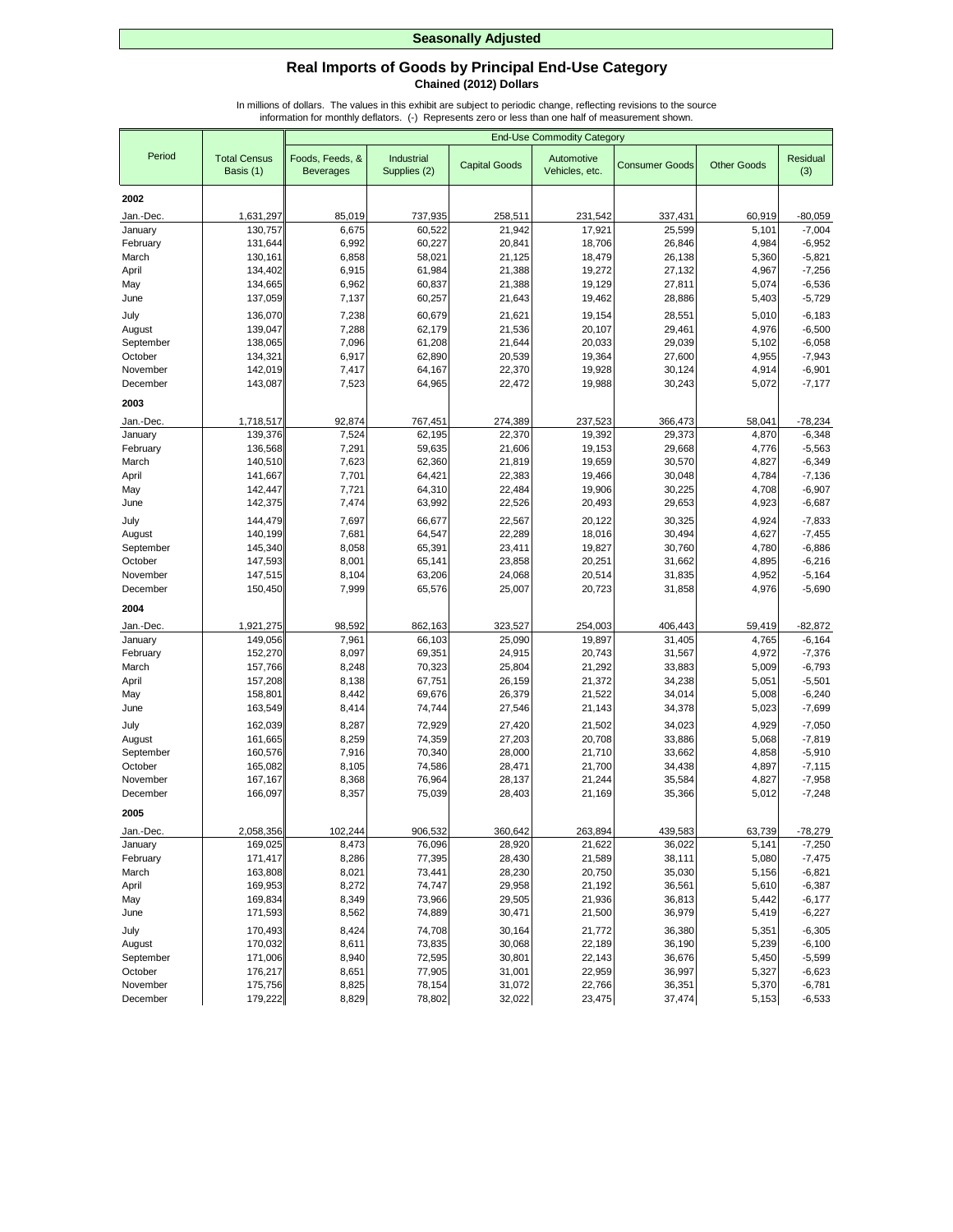## **Real Imports of Goods by Principal End-Use Category Chained (2012) Dollars**

|              |                                  |                                     |                            |                      | <b>End-Use Commodity Category</b> |                       |                    |                      |
|--------------|----------------------------------|-------------------------------------|----------------------------|----------------------|-----------------------------------|-----------------------|--------------------|----------------------|
| Period       | <b>Total Census</b><br>Basis (1) | Foods, Feeds, &<br><b>Beverages</b> | Industrial<br>Supplies (2) | <b>Capital Goods</b> | Automotive<br>Vehicles, etc.      | <b>Consumer Goods</b> | <b>Other Goods</b> | Residual<br>(3)      |
| 2006         |                                  |                                     |                            |                      |                                   |                       |                    |                      |
| Jan.-Dec.    | 2,182,043                        | 108,205                             | 910,769                    | 403,104              | 281,531                           | 474,871               | 66,647             | $-63,084$            |
| January      | 182,201                          | 8,962                               | 78,861                     | 32,711               | 24,396                            | 37,930                | 5,592              | $-6,251$             |
| February     | 176,990                          | 8,773                               | 76,047                     | 31,759               | 23,306                            | 37,546                | 5,473              | $-5,914$             |
| March        | 180,839                          | 9,279                               | 74,957                     | 33,526               | 22,958                            | 39,723                | 5,518              | $-5,122$             |
| April        | 179,916                          | 9,217                               | 75,527                     | 33,261               | 23,324                            | 38,550                | 5,442              | $-5,405$             |
| May          | 180,999                          | 8,817                               | 77,038                     | 33,400               | 23,207                            | 38,718                | 5,433              | $-5,614$             |
| June         | 181,005                          | 8,815                               | 74,771                     | 33,326               | 23,872                            | 39,693                | 5,567              | $-5,038$             |
| July         | 180,814                          | 8,933                               | 75,970                     | 33,839               | 22,622                            | 39,299                | 5,461              | $-5,309$             |
| August       | 184,726                          | 9,006                               | 78,868                     | 34,212               | 23,137                            | 39,765                | 5,490              | $-5,753$             |
| September    | 183,495                          | 8,951                               | 76,890                     | 34,102               | 23,105                            | 40,272                | 5,497              | $-5,323$             |
| October      | 182,505                          | 9,130                               | 74,961                     | 34,140               | 22,960                            | 40,375                | 5,827              | $-4,889$             |
| November     | 182,660                          | 9,129                               | 72,956                     | 34,447               | 23,334                            | 41,371                | 5,621              | $-4,199$             |
| December     | 185,892                          | 9,192                               | 73,925                     | 34,380               | 25,310                            | 41,626                | 5,724              | $-4,266$             |
| 2007         |                                  |                                     |                            |                      |                                   |                       |                    |                      |
| Jan.-Dec.    | 2,223,922                        | 109,130                             | 883,127                    | 429,061              | 278,752                           | 501,568               | 70,639             | $-48,354$            |
| January      | 183,925                          | 9,206                               | 74,888                     | 34,693               | 22,937                            | 41,167                | 5,689              | $-4,655$             |
| February     | 182,910                          | 9,141                               | 70,476                     | 35,339               | 22,559                            | 42,776                | 5,908              | $-3,287$             |
| March        | 189,455                          | 9,483                               | 76,150                     | 35,361               | 23,540                            | 43,566                | 5,847              | $-4,493$             |
| April        | 184,980                          | 9,140                               | 74,326                     | 35,100               | 23,171                            | 41,867                | 5,677              | $-4,299$             |
| May          | 185,433                          | 9,056                               | 75,605                     | 35,386               | 22,926                            | 41,135                | 5,885              | $-4,559$             |
| June         | 187,132                          | 9,034                               | 74,756                     | 36,121               | 23,582                            | 41,891                | 5,896              | $-4,148$             |
| July         | 186,031                          | 9,086                               | 73,729                     | 35,853               | 24,415                            | 41,163                | 5,814              | $-4,030$             |
| August       | 185,380                          | 9,164                               | 73,652                     | 35,889               | 23,801                            | 40,982                | 5,947              | $-4,056$             |
| September    | 185,499                          | 8,892                               | 73,081                     | 36,518               | 23,514                            | 41,403                | 5,888              | $-3,796$             |
| October      | 185,078                          | 8,839                               | 72,360                     | 36,300               | 23,535                            | 41,754                | 5,975              | $-3,685$             |
| November     | 185,775                          | 9,199                               | 72,172                     | 36,354               | 23,343                            | 42,214                | 6,180              | $-3,688$             |
| December     | 182,323                          | 8,889                               | 71,930                     | 36,148               | 21,431                            | 41,651                | 5,932              | $-3,658$             |
| 2008         |                                  |                                     |                            |                      |                                   |                       |                    |                      |
| Jan.-Dec.    | 2,158,807                        | 106,695                             | 842,414                    | 438,108              | 245,299                           | 495,692               | 70,959             | $-40,361$            |
| January      | 185,787                          | 9,067                               | 73,994                     | 36,646               | 22,580                            | 41,429                | 5,904              | $-3,832$             |
| February     | 188,887                          | 9,117                               | 73,382                     | 37,521               | 23,878                            | 42,990                | 5,706              | $-3,708$             |
| March        | 180,907<br>185,601               | 8,787<br>9,036                      | 68,496<br>71,111           | 37,394<br>38,027     | 21,701<br>22,690                  | 41,810<br>42,075      | 6,031<br>6,128     | $-3,312$<br>$-3,466$ |
| April<br>May | 182,975                          | 9,044                               | 68,859                     | 38,032               | 22,084                            | 42,378                | 5,973              | $-3,394$             |
| June         | 181,677                          | 8,685                               | 69,002                     | 37,320               | 21,646                            | 42,415                | 5,923              | $-3,316$             |
| July         | 184,980                          | 8,673                               | 72,598                     | 37,376               | 21,304                            | 41,971                | 6,167              | $-3,109$             |
| August       | 181,429                          | 8,892                               | 70,532                     | 36,532               | 19,859                            | 42,822                | 5,931              | $-3,138$             |
| September    | 174,477                          | 8,814                               | 65,505                     | 37,057               | 18,935                            | 41,341                | 5,860              | $-3,034$             |
| October      | 179,201                          | 8,987                               | 72,918                     | 35,915               | 18,038                            | 40,824                | 5,818              | $-3,300$             |
| November     | 168,814                          | 9,102                               | 67,579                     | 33,798               | 17,273                            | 38.171                | 5,937              | $-3,045$             |
| December     | 164,070                          | 8,491                               | 68,438                     | 32,491               | 15,312                            | 37,467                | 5,581              | $-3,709$             |
| 2009         |                                  |                                     |                            |                      |                                   |                       |                    |                      |
| Jan.-Dec.    | 1,820,176                        | 99,868                              | 705,512                    | 363,714              | 166,202                           | 441,070               | 64,979             | $-21,169$            |
| January      | 156,628                          | 8,329                               | 67,642                     | 30,874               | 11,839                            | 36,959                | 5,394              | $-4,409$             |
| February     | 148,544                          | 8,367                               | 61,370                     | 29,460               | 11,084                            | 35,551                | 5,814              | $-3,103$             |
| March        | 149,202                          | 8,403                               | 61,476                     | 29,505               | 10,998                            | 36,607                | 5,234              | $-3,021$             |
| April        | 145,830                          | 8,284                               | 57,282                     | 28,605               | 11,258                            | 37,032                | 5,220              | $-1,852$             |
| May          | 142,564                          | 8,246                               | 55,452                     | 28,376               | 10,804                            | 35,916                | 5,377              | $-1,609$             |
| June         | 142,800                          | 8,270                               | 56,090                     | 28,633               | 11,759                            | 34,693                | 5,159              | $-1,805$             |
| July         | 150,948                          | 8,464                               | 57,444                     | 29,908               | 14,059                            | 36,622                | 5,805              | $-1,355$             |
| August       | 148,197                          | 8,240                               | 55,390                     | 29,617               | 14,894                            | 35,943                | 5,115              | $-1,002$             |
| September    | 155,086                          | 8,223                               | 58,203                     | 30,863               | 16,585                            | 36,612                | 5,693              | $-1,093$             |
| October      | 157,190                          | 8,373                               | 57,508                     | 31,722               | 17,045                            | 37,804                | 5,448              | $-709$               |
| November     | 159,744                          | 8,250                               | 58,443                     | 32,324               | 17,335                            | 38,830                | 5,230              | $-667$               |
| December     | 163,444                          | 8,418                               | 59,212                     | 33,828               | 18,542                            | 38,501                | 5,489              | $-545$               |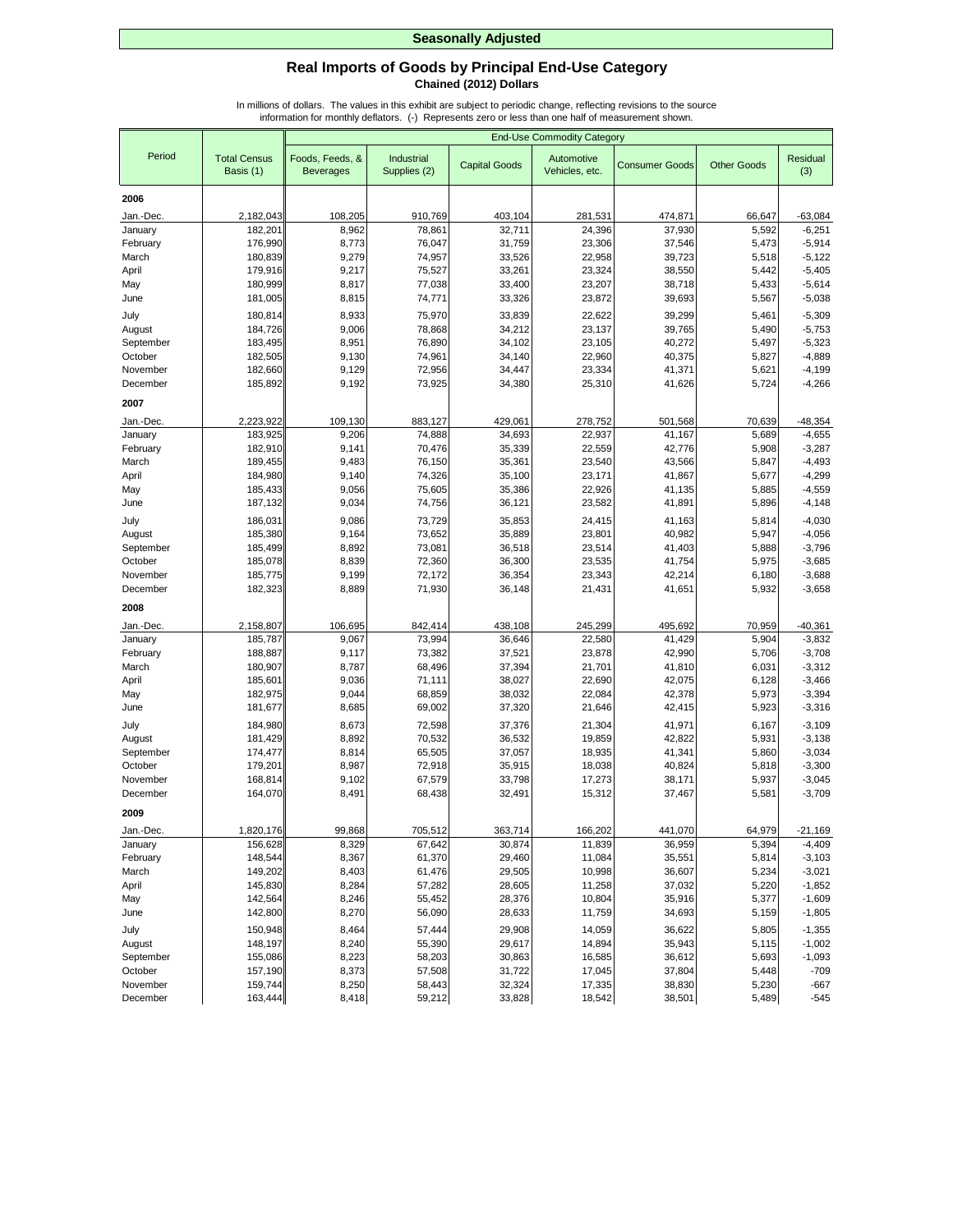## **Real Imports of Goods by Principal End-Use Category Chained (2012) Dollars**

|                     |                                  |                                     |                            |                      | <b>End-Use Commodity Category</b> |                       |                    |                 |
|---------------------|----------------------------------|-------------------------------------|----------------------------|----------------------|-----------------------------------|-----------------------|--------------------|-----------------|
| Period              | <b>Total Census</b><br>Basis (1) | Foods, Feeds, &<br><b>Beverages</b> | Industrial<br>Supplies (2) | <b>Capital Goods</b> | Automotive<br>Vehicles, etc.      | <b>Consumer Goods</b> | <b>Other Goods</b> | Residual<br>(3) |
| 2010                |                                  |                                     |                            |                      |                                   |                       |                    |                 |
| Jan.-Dec.           | 2,091,569                        | 103,661                             | 746,179                    | 447,242              | 235,884                           | 498,291               | 64,376             | $-4,064$        |
| January             | 160,601                          | 8,549                               | 59,351                     | 33,319               | 17,430                            | 37,374                | 5,345              | $-767$          |
| February            | 164,574                          | 8,514                               | 60,329                     | 33,866               | 17,456                            | 39,537                | 5,550              | $-677$          |
| March               | 167,435                          | 8,643                               | 61,350                     | 34,378               | 18,397                            | 39,970                | 5,389              | $-692$          |
| April               | 166,754                          | 8,510                               | 61,607                     | 35,688               | 18,369                            | 38,405                | 4,871              | $-696$          |
| May                 | 172,476                          | 8,578                               | 62,377                     | 36,587               | 19,789                            | 40,748                | 4,906              | $-509$          |
| June                | 179,478                          | 8,808                               | 63,347                     | 37,522               | 20,927                            | 43,714                | 5,422              | $-262$          |
| July                | 176,879                          | 8,793                               | 63,679                     | 37,432               | 19,971                            | 42,227                | 5,268              | $-490$          |
| August              | 181,833                          | 8,760                               | 64,498                     | 38,530               | 20,756                            | 43,994                | 5,590              | $-295$          |
| September           | 180,422                          | 8,800                               | 62,863                     | 40,059               | 20,414                            | 43,035                | 5,263              | $-13$           |
| October             | 180,906                          | 8,547                               | 62,346                     | 39,376               | 20,908                            | 44,041                | 5,601              | 87              |
| November            | 178,269                          | 8,578                               | 60,818                     | 40,253               | 20,511                            | 42,366                | 5,511              | 232             |
| December            | 181,941                          | 8,580                               | 63,615                     | 40,233               | 20,955                            | 42,881                | 5,660              | 17              |
| 2011                |                                  |                                     |                            |                      |                                   |                       |                    |                 |
| Jan.-Dec.           | 2,221,303                        | 106,785                             | 758,638                    | 508,412              | 259,438                           | 521,698               | 65,366             | 967             |
| January             | 186,80                           | 8,751                               | 66,298                     | 41,647               | 22,335                            | 42,765                | 5,065              | $-60$           |
| February            | 180,007                          | 8,813                               | 60,927                     | 39,631               | 20,667                            | 44.787                | 5,110              | 71              |
| March               | 183,431                          | 8,425                               | 63,714                     | 40,605               | 22,156                            | 43,134                | 5,354              | 43              |
| April               | 180,632                          | 8,504                               | 61,517                     | 41,402               | 19,486                            | 44,215                | 5,439              | 69              |
| May                 | 183,897                          | 8,700                               | 64,063                     | 42,040               | 19,836                            | 43,730                | 5,389              | 139             |
| June                | 183,983                          | 9,053                               | 63,251                     | 42,121               | 19,572                            | 44,043                | 5,826              | 117             |
| July                | 186,285                          | 8,623                               | 63,801                     | 43,096               | 22,002                            | 43,564                | 5,101              | 98              |
| August              | 185,265                          | 8,790                               | 62,432                     | 42,949               | 21,556                            | 43,591                | 5,850              | 98              |
| September           | 185,327                          | 9,055                               | 62,868                     | 42,816               | 22,697                            | 42,590                | 5,206              | 96              |
| October             | 187,815                          | 9,494                               | 62,668                     | 44,083               | 22,447                            | 43,676                | 5,341              | 105             |
| November            | 187,548                          | 9,277                               | 63,277                     | 43,466               | 22,861                            | 42,724                | 5,844              | 99              |
| December            | 190,313                          | 9,300                               | 63,822                     | 44,556               | 23,823                            | 42,880                | 5,840              | 92              |
| 2012                |                                  |                                     |                            |                      |                                   |                       |                    |                 |
| Jan.-Dec.           | 2,276,267                        | 110,271                             | 730,639                    | 548,708              | 297,780                           | 516,918               | 71,953             | 0               |
| January             | 189,604                          | 9,339                               | 61,976                     | 44,551               | 24,923                            | 42,979                | 5,790              | 47              |
| February            | 184,317                          | 9,158                               | 58,734                     | 44,850               | 24,589                            | 41,020                | 5,969              | $-4$            |
| March               | 192,012                          | 9,021                               | 60,378                     | 47,411               | 25,007                            | 43,787                | 6,452              | $-44$           |
| April               | 188,461                          | 9,053                               | 60,870                     | 45,690               | 24,140                            | 42,820                | 5,826              | 62              |
| May                 | 189,492                          | 8,998                               | 59,566                     | 46,684               | 24,789                            | 43,309                | 6,150              | $-4$            |
| June                | 190,403                          | 8,945                               | 61,604                     | 45,909               | 25,072                            | 42,721                | 6,158              | $-7$            |
| July                | 191,818                          | 9,152                               | 62,008                     | 46,036               | 25,433                            | 43,228                | 5,964              | $-3$            |
| August              | 190,583                          | 9,224                               | 62,008                     | 45,371               | 25,096                            | 42,863                | 6,048              | $-27$           |
| September           | 190,395                          | 9,215                               | 61,560                     | 45,545               | 24,140                            | 44,007                | 5,946              | $-17$           |
| October<br>November | 186,435<br>193,471               | 8,916<br>9,583                      | 60,103<br>62,421           | 45,544<br>45,459     | 24,391<br>25,389                  | 41,517<br>44,554      | 5,975<br>6,073     | $-12$<br>-8     |
| December            | 189,276                          | 9,668                               | 59,410                     | 45,657               | 24,811                            | 44,111                | 5,602              | 17              |
| 2013                |                                  |                                     |                            |                      |                                   |                       |                    |                 |
|                     |                                  |                                     |                            |                      |                                   |                       |                    |                 |
| Jan.-Dec.           | 2,301,792                        | 113,988                             | 706,157                    | 563,418<br>46,145    | 309,745                           | 532,569<br>44,319     | 75,790             | 125             |
| January             | 190,025                          | 9,555                               | 59,938                     |                      | 23,966                            |                       | 6,090              | 12              |
| February<br>March   | 192,052<br>183,958               | 9,809<br>9,362                      | 58,074<br>56,889           | 47,310<br>45,117     | 25,048<br>24,501                  | 45,999<br>41,719      | 5,818<br>6,360     | $-5$<br>9       |
| April               | 188,761                          | 9,515                               | 57,218                     | 46,030               | 25,355                            | 44,104                | 6,523              | 14              |
| May                 | 194,241                          | 9,660                               | 60,247                     | 46,155               | 25,749                            | 45,230                | 7,205              | -6              |
| June                | 190,904                          | 9,470                               | 58,855                     | 46,689               | 25,761                            | 43,910                | 6,220              | $-1$            |
| July                | 192,405                          | 9,412                               | 59,864                     | 46,529               | 25,766                            | 44,436                | 6,425              | $-27$           |
| August              | 192,269                          | 9,402                               | 59,343                     | 47,366               | 26,305                            | 43,528                | 6,338              | $-14$           |
| September           | 194,703                          | 9,367                               | 59,231                     | 47,873               | 27,265                            | 44,751                | 6,197              | 19              |
| October             | 195,214                          | 9,485                               | 60,119                     | 47,675               | 26,352                            | 44,960                | 6,626              | $-3$            |
| November            | 194,200                          | 9,508                               | 58,379                     | 48,304               | 27,279                            | 44,777                | 5,888              | 65              |
| December            | 193,061                          | 9,443                               | 58,000                     | 48,223               | 26,397                            | 44,835                | 6,098              | 64              |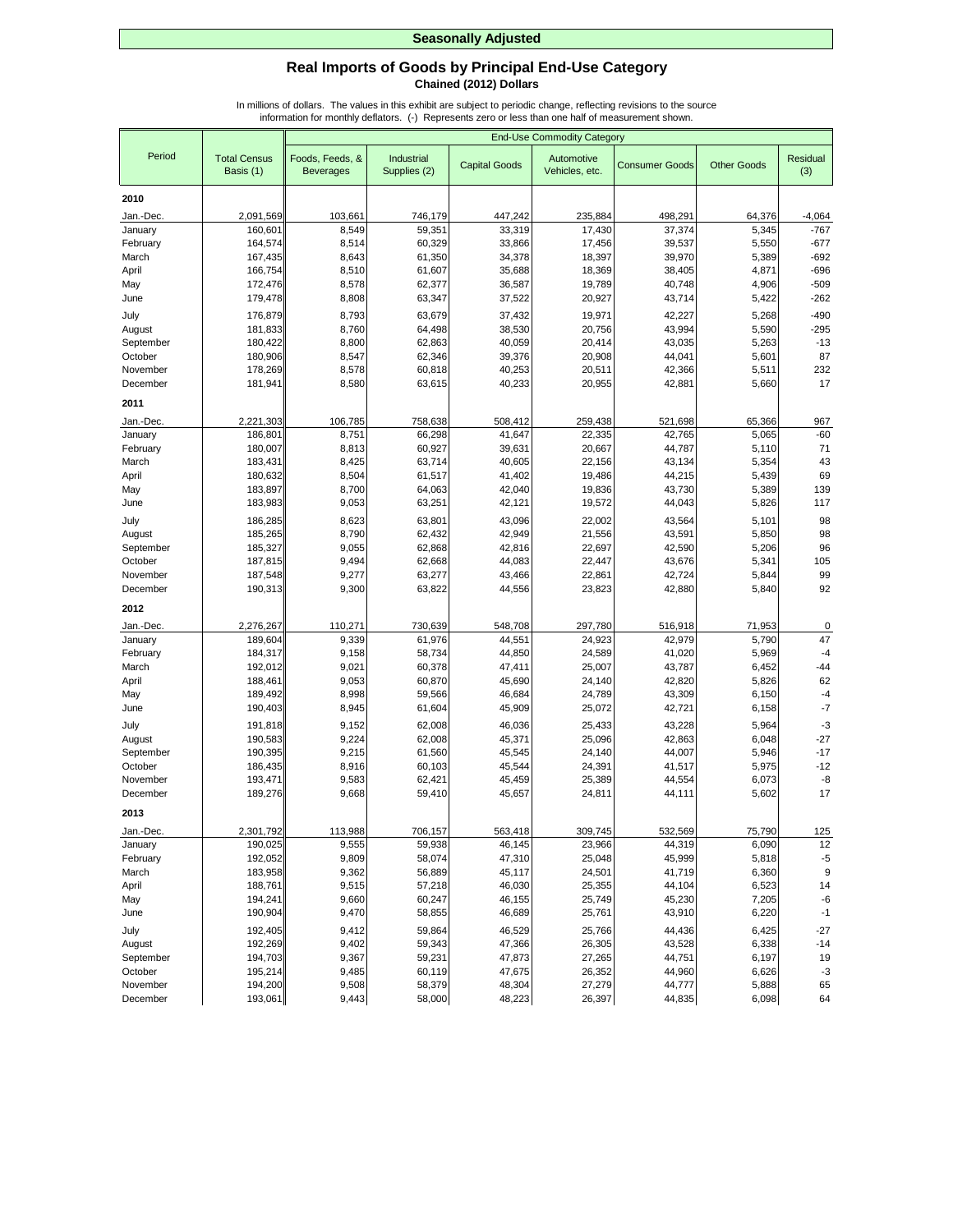## **Real Imports of Goods by Principal End-Use Category Chained (2012) Dollars**

|                       |                                  |                                     |                            |                      | <b>End-Use Commodity Category</b> |                       |                    |                 |
|-----------------------|----------------------------------|-------------------------------------|----------------------------|----------------------|-----------------------------------|-----------------------|--------------------|-----------------|
| Period                | <b>Total Census</b><br>Basis (1) | Foods, Feeds, &<br><b>Beverages</b> | Industrial<br>Supplies (2) | <b>Capital Goods</b> | Automotive<br>Vehicles, etc.      | <b>Consumer Goods</b> | <b>Other Goods</b> | Residual<br>(3) |
| 2014                  |                                  |                                     |                            |                      |                                   |                       |                    |                 |
|                       | 2,405,344                        | 119,403                             | 707,099                    | 607,336              |                                   |                       | 84,012             |                 |
| Jan.- Dec.<br>January | 194,119                          | 9,400                               | 59,142                     | 48,924               | 331,350<br>25,565                 | 555,611<br>44,803     | 6,265              | 533<br>18       |
| February              | 193,848                          | 9,329                               | 58,871                     | 48,240               | 26,316                            | 44,704                | 6,360              | 28              |
| March                 | 199,413                          | 9,874                               | 59,800                     | 49,427               | 26,467                            | 46,287                | 7,504              | 55              |
| April                 | 201,902                          | 9,979                               | 59,326                     | 50,002               | 27,335                            | 47,759                | 7,429              | 71              |
| May                   | 201,251                          | 10,110                              | 58,738                     | 50,622               | 28,208                            | 46,621                | 6,880              | 72              |
| June                  | 199,234                          | 10,433                              | 57,571                     | 50,734               | 27,794                            | 45,623                | 6,978              | 101             |
| July                  | 199,761                          | 10,251                              | 57,396                     | 50,662               | 28,808                            | 45,228                | 7,315              | 100             |
| August                | 200,089                          | 9,895                               | 58,653                     | 51,681               | 27,899                            | 45,162                | 6,783              | 16              |
| September             | 202,023                          | 10,088                              | 58,105                     | 51,635               | 27,952                            | 46,930                | 7,205              | 109             |
| October               | 203,619                          | 10,179                              | 59,344                     | 52,028               | 28,570                            | 46,508                | 6,943              | 48              |
| November              | 202,460                          | 9,888                               | 57,431                     | 51,868               | 28,046                            | 48,101                | 6,930              | 197             |
| December              | 207,624                          | 9,976                               | 62,722                     | 51,513               | 28,389                            | 47,886                | 7,420              | $-282$          |
| 2015                  |                                  |                                     |                            |                      |                                   |                       |                    |                 |
| Jan.- Dec             | 2,521,143                        | 123,520                             | 710,755                    | 630,168              | 358,845                           | 597,301               | 92,488             | 8,066           |
| January               | 205,513                          | 10,084                              | 60,280                     | 52,132               | 28,214                            | 47,345                | 7,416              | 41              |
| February              | 201,132                          | 9,768                               | 58,392                     | 50,877               | 27,532                            | 46,874                | 7,507              | 182             |
| March.                | 219,443                          | 10,478                              | 60,874                     | 55,180               | 29,762                            | 54,113                | 8,045              | 991             |
| April                 | 211,248                          | 10,313                              | 60,138                     | 53,978               | 29,824                            | 49,315                | 7,207              | 472             |
| May<br>June           | 208,606<br>211,704               | 9,986<br>10,723                     | 58,418<br>58,791           | 52,539<br>51,804     | 29,978<br>30,942                  | 49,211<br>50,551      | 7,731<br>7,925     | 743<br>968      |
| July                  | 208,723                          | 10,260                              | 59,396                     | 51,968               | 31,072                            | 48,126                | 7,407              | 495             |
| August                | 212,432                          | 10,256                              | 58,736                     | 52,585               | 30,526                            | 51,355                | 7,934              | 1,039           |
| September             | 212,501                          | 10,498                              | 59,652                     | 52,181               | 30,072                            | 51,644                | 7,668              | 785             |
| October               | 210,857                          | 10,252                              | 58,156                     | 52,532               | 30,080                            | 50,870                | 7,868              | 1,098           |
| November              | 208,863                          | 10,419                              | 57,702                     | 52,292               | 30,192                            | 49,228                | 8,006              | 1,024           |
| December              | 210,122                          | 10,482                              | 60,220                     | 52,099               | 30,652                            | 48,667                | 7,773              | 228             |
| 2016                  |                                  |                                     |                            |                      |                                   |                       |                    |                 |
| Jan.- Dec.            | 2,541,561                        | 125,268                             | 737,803                    | 633,481              | 362,399                           | 588,271               | 95,640             | $-1,300$        |
| January               | 207,475                          | 10,361                              | 59,403                     | 51,118               | 30,756                            | 47,918                | 7,665              | 255             |
| February              | 214,563                          | 10,861                              | 61,044                     | 52,500               | 30,288                            | 51,706                | 7,649              | 515             |
| March                 | 206,508                          | 10,598                              | 59,553                     | 51,466               | 29,405                            | 46,973                | 8,486              | 26              |
| April<br>May          | 209,354<br>210,298               | 10,507<br>10,621                    | 59,399<br>61,531           | 53,567<br>52,005     | 29,984<br>30,022                  | 47,499<br>48,566      | 8,011<br>7,820     | 388<br>$-268$   |
| June                  | 213,830                          | 10,647                              | 62,751                     | 53,297               | 29,640                            | 49,911                | 7,935              | $-351$          |
| July                  | 212,000                          | 10,186                              | 63,115                     | 52,489               | 29,661                            | 49,459                | 7,775              | $-686$          |
| August                | 212,883                          | 10,126                              | 62,179                     | 53,869               | 29,862                            | 49,036                | 8,143              | $-331$          |
| September             | 211,005                          | 10,069                              | 61,771                     | 52,185               | 31,097                            | 48,206                | 8,016              | $-340$          |
| October               | 211,482                          | 10,210                              | 60,522                     | 53,256               | 30,084                            | 49,297                | 7,961              | 151             |
| November              | 215,606                          | 10,417                              | 63,510                     | 53,838               | 30,420                            | 49,854                | 8,039              | $-473$          |
| December              | 216,557                          | 10,665                              | 63,023                     | 53,892               | 31,179                            | 49,845                | 8,139              | $-186$          |
| 2017                  |                                  |                                     |                            |                      |                                   |                       |                    |                 |
| Jan.-Dec.<br>January  | 2,643,029<br>220,653             | 128,136<br>10,701                   | 745,165<br>62,630          | 688,076<br>55,639    | 372,330<br>32,208                 | 606,639<br>51,074     | 99,135<br>8,108    | 3,548<br>293    |
| February              | 215,688                          | 10,592                              | 63,914                     | 55,051               | 30,024                            | 48,667                | 8,022              | -583            |
| March                 | 216,026                          | 10,575                              | 62,192                     | 55,615               | 31,403                            | 48,743                | 7,575              | $-77$           |
| April                 | 219,502                          | 10,708                              | 61,130                     | 55,992               | 31,287                            | 51,725                | 8,055              | 605             |
| May                   | 218,140                          | 10,585                              | 62,458                     | 56,449               | 30,266                            | 49,995                | 8,383              | $\sqrt{5}$      |
| June                  | 219,245                          | 10,460                              | 62,280                     | 57,045               | 31,382                            | 49,416                | 8,561              | 101             |
| July                  | 218,420                          | 10,624                              | 62,073                     | 57,654               | 30,499                            | 49,187                | 8,292              | 90              |
| August                | 217,467                          | 10,702                              | 60,905                     | 57,238               | 30,893                            | 49,344                | 7,978              | 408             |
| September             | 218,408                          | 10,549                              | 60,515                     | 58,405               | 30,800                            | 49,437                | 8,155              | 547             |
| October               | 221,212                          | 10,700                              | 62,170                     | 58,664               | 30,604                            | 50,019                | 8,734              | 321             |
| November              | 227,034                          | 10,859                              | 62,686                     | 59,980               | 31,359                            | 52,899                | 8,587              | 664             |
| December              | 231,234                          | 11,080                              | 62,212                     | 60,343               | 31,607                            | 56,132                | 8,686              | 1,174           |